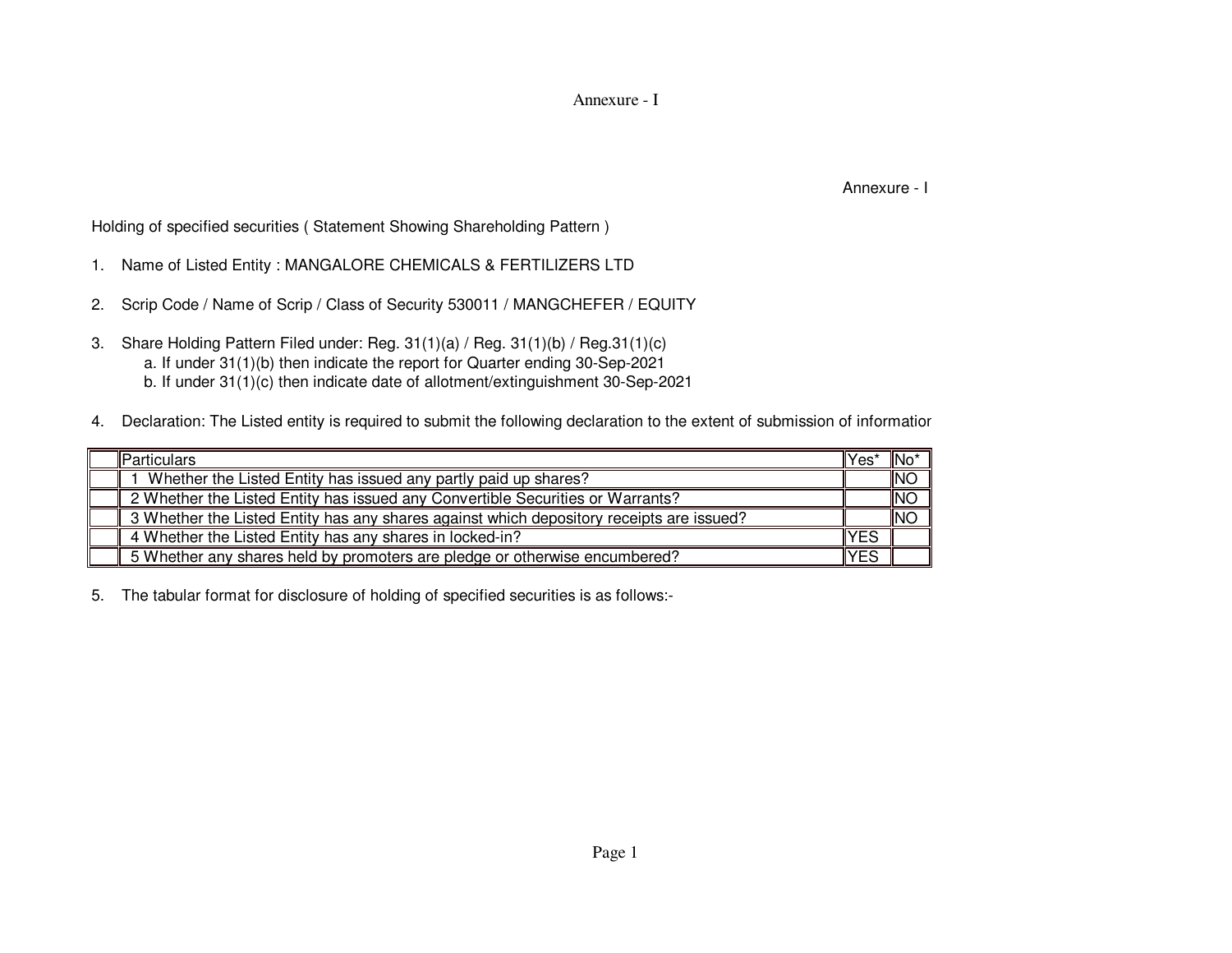|                |                                          |              |           | Table I - Summary Statement holding of specified securities |               |                |                   |               |                     |                                |                  |               |                      |              |          |                   |          |                  |
|----------------|------------------------------------------|--------------|-----------|-------------------------------------------------------------|---------------|----------------|-------------------|---------------|---------------------|--------------------------------|------------------|---------------|----------------------|--------------|----------|-------------------|----------|------------------|
| Cate           | Category of                              | Nos. of      | No. of    | No. of                                                      | No. of shares | Total nos.     | Shareholding as   |               |                     | <b>Number of Voting Rights</b> |                  | No. of Shares | Shareholding,        | Number of    |          | Number of Shares  |          | Number of equity |
| gory           | Shareholder                              | Shareholders |           | fully paid up Partly paid-up                                | underlying    | shares held    | a % of total no.  |               |                     | held in each class of          |                  | Underlying    | as a % assuming      | Locked in    |          | pledged or        |          | shares held in   |
|                |                                          | (III)        |           | equity shares equity shares                                 | Depository    | $(VII) =$      | of shares         |               |                     | securities (IX)                |                  | Outstanding   | full conversion      | shares (XII) |          | otherwise         |          | dematerialized   |
|                |                                          |              | held      | held                                                        | Receipts      | $(IV)+(V)+(V)$ | (calculated as    |               |                     |                                |                  | convertible   | of convertible       |              |          | encumbered (XIII) |          | form (XIV)       |
|                |                                          |              | (IV)      | (V)                                                         | (VI)          |                | per SCRR, 1957)   |               | No of Voting Rights |                                | Total as         | securities    | securities           | No.(a)       | As a $%$ | No.(a)            | As a %   |                  |
|                |                                          |              |           |                                                             |               |                | (VIII) As a       | Class         | Class               | Total                          | a % of $(A+B+C)$ | (including    | as a percentage      |              | of total |                   | of total |                  |
|                |                                          |              |           |                                                             |               |                | $%$ of $(A+B+C2)$ | eg: X         | eg: Y               |                                |                  | Warrants)     | of diluted share     |              | Shares   |                   | Shares   |                  |
|                |                                          |              |           |                                                             |               |                |                   |               |                     |                                |                  | (X)           | capital)             |              | held (b) |                   | held (b) |                  |
|                |                                          |              |           |                                                             |               |                |                   |               |                     |                                |                  |               | $(XI) = (VII) + (X)$ |              |          |                   |          |                  |
|                | <b>PROMOTER &amp;</b><br><b>PROMOTER</b> |              |           |                                                             |               |                |                   |               |                     |                                |                  |               |                      |              |          |                   |          |                  |
|                | <b>GROUP</b>                             |              | 71358614  |                                                             |               | 71358614       | 60.21             | 71358614      |                     | 71358614                       | 60.21            |               | 60.21                |              |          | 58566382          | 82.07    | 71358614         |
|                | <b>PUBLIC</b>                            | 68827        | 47156536  |                                                             |               | 47156536       | 39.79             | 47156536      |                     | 47156536                       | 39.79            |               | 39.79                | 4000         | 0.01     |                   |          | 44433093         |
|                | <b>NON PROMOTER-</b>                     |              |           |                                                             |               |                |                   |               |                     |                                |                  |               |                      |              |          |                   |          |                  |
| IC.            | <b>NON PUBLIC</b>                        |              |           |                                                             |               |                |                   |               |                     |                                |                  |               |                      |              |          |                   |          |                  |
|                | <b>SHARES</b>                            |              |           |                                                             |               |                |                   |               |                     |                                |                  |               |                      |              |          |                   |          |                  |
| C1.            | UNDERLYING DRS                           |              |           |                                                             |               |                |                   |               |                     |                                |                  |               |                      |              |          |                   |          |                  |
|                | <b>ISHARES HELD BY</b>                   |              |           |                                                             |               |                |                   |               |                     |                                |                  |               |                      |              |          |                   |          |                  |
|                | <b>EMPLOYEE</b>                          |              |           |                                                             |               |                |                   |               |                     |                                |                  |               |                      |              |          |                   |          |                  |
| C <sub>2</sub> | <b>TRUSTS</b>                            |              |           |                                                             |               |                |                   |               |                     |                                |                  |               |                      |              |          |                   |          |                  |
|                | Total                                    | 68837        | 118515150 |                                                             |               | 118515150      |                   | 100 118515150 |                     | 0 118515150                    | 100              |               | 100                  | 4000         |          | 58566382          | 49.42    | 115791707        |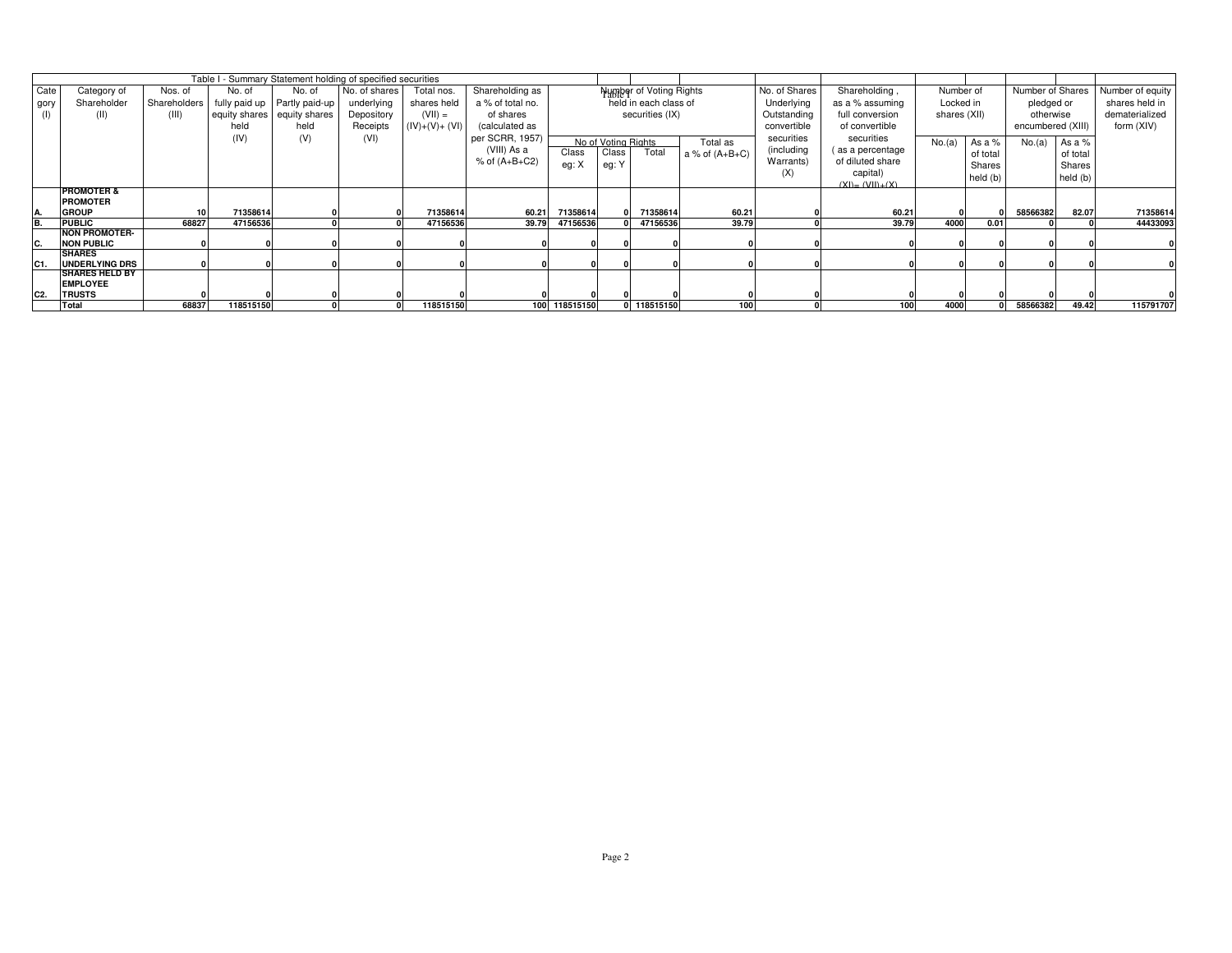| Table II - Statement showing shareholding pattern of the Promoter and Promoter Group |                                                                                                                                                                                                                |           |                          |             |                    |                              |            |             |                                         |                           |                     |                         |              |               |                    |              |          |                      |          |                  |
|--------------------------------------------------------------------------------------|----------------------------------------------------------------------------------------------------------------------------------------------------------------------------------------------------------------|-----------|--------------------------|-------------|--------------------|------------------------------|------------|-------------|-----------------------------------------|---------------------------|---------------------|-------------------------|--------------|---------------|--------------------|--------------|----------|----------------------|----------|------------------|
|                                                                                      | Category & Name                                                                                                                                                                                                | promoter  | PAN                      | Nos. of     | No. of             | Partly paid-up No. of shares |            | Total nos.  | Shareholding %                          |                           |                     | Number of Voting Rights |              | No. of Shares | Shareholding.      | Number of    |          | Number of Shares     |          | Number of equity |
|                                                                                      | of the Shareholders                                                                                                                                                                                            | OR        | (11)                     | Shareholder | fully paid up      | equity shares                | underlying | shares held | calculated as                           |                           |                     | held in each class of   |              | Underlying    | as a % assuming    | Locked in    |          | pledged or otherwise |          | shares held in   |
|                                                                                      | (1)                                                                                                                                                                                                            | promoter  |                          | (III)       | equity shares      | held                         | Depository | $(VII =$    | per SCRR, 1957                          |                           |                     | securities (IX)         |              | Outstanding   | full conversion    | shares (XII) |          | encumbered (XIII)    |          | dematerialized   |
|                                                                                      |                                                                                                                                                                                                                | Group     |                          |             | held               | (V)                          | Receipts   |             | $IV + V + VI$ ) As a % of $(AFcB0tcCf)$ |                           |                     |                         |              | convertible   | of convertible     |              |          |                      |          | form (XIV)       |
|                                                                                      |                                                                                                                                                                                                                |           |                          |             |                    |                              |            |             |                                         |                           |                     |                         |              | securities    | securities         |              |          |                      |          |                  |
|                                                                                      |                                                                                                                                                                                                                | entity    |                          |             | (IV)               |                              | (VI)       |             | (VIII)                                  |                           | No of Voting Rights |                         | Total as     |               |                    | No.(a)       | As a %   | No.(a)               | As a %   |                  |
|                                                                                      |                                                                                                                                                                                                                | (except   |                          |             |                    |                              |            |             |                                         | Class                     | Class               | Total                   | a% of        | (including    | (as a percentage)  |              | of total |                      | of total |                  |
|                                                                                      |                                                                                                                                                                                                                | promoter) |                          |             |                    |                              |            |             |                                         | $\boldsymbol{\mathsf{x}}$ | $\checkmark$        |                         | Total        | Warrants)     | of diluted share   |              | Shares   |                      | Shares   |                  |
|                                                                                      |                                                                                                                                                                                                                |           |                          |             |                    |                              |            |             |                                         |                           |                     |                         | Voting       | (X)           | capital)           |              | held (b) |                      | held (b) |                  |
|                                                                                      |                                                                                                                                                                                                                |           |                          |             |                    |                              |            |             |                                         |                           |                     |                         | rights       |               | $(XI) = (VII)+(X)$ |              |          |                      |          |                  |
|                                                                                      |                                                                                                                                                                                                                |           |                          |             |                    |                              |            |             |                                         |                           |                     |                         |              |               | as a % of A+B+C2   |              |          |                      |          |                  |
|                                                                                      | <b>INDIAN</b>                                                                                                                                                                                                  |           |                          |             |                    |                              |            |             |                                         |                           |                     |                         |              |               |                    |              |          |                      |          |                  |
|                                                                                      | Individuals/Hindu undivided                                                                                                                                                                                    |           |                          |             |                    |                              |            |             |                                         |                           |                     |                         |              |               |                    |              |          |                      |          |                  |
|                                                                                      | Family                                                                                                                                                                                                         |           |                          |             | 507152             |                              |            | 507152      | 0.43                                    | 507152                    |                     | 507152                  | 0.43         |               | 0.43               |              |          |                      |          | 507152           |
|                                                                                      | Names                                                                                                                                                                                                          |           |                          |             |                    |                              |            |             |                                         |                           |                     |                         |              |               |                    |              |          |                      |          |                  |
|                                                                                      | SHRADHA AGARWALA                                                                                                                                                                                               | Prom.grp. | ACTPA8806F               |             | 200000             |                              |            | 200000      | 0.17                                    | 20000                     |                     | 200000                  | 0.17         |               | 0.17               |              |          |                      |          | 200000           |
|                                                                                      | <b>JYOTSNA PODDAR</b>                                                                                                                                                                                          | Prom.grp. | AFGPP2539E               |             | 15715              |                              |            | 157152      | 0.13                                    | 15715                     |                     | 157152                  | 0.13         |               | 0.13               |              |          |                      |          | 15715            |
|                                                                                      | <b>GAURAV AGARWALA</b>                                                                                                                                                                                         | Prom.grp. | AEHPA6396L               |             | 150000             |                              |            | 150000      | 0.13                                    | 150000                    |                     | 150000                  | 0.13         |               | 0.13               |              |          |                      |          | 150000           |
|                                                                                      | Central Government/                                                                                                                                                                                            |           |                          |             |                    |                              |            |             |                                         |                           |                     |                         |              |               |                    |              |          |                      |          |                  |
| b.                                                                                   | State Government(s)                                                                                                                                                                                            |           |                          |             |                    |                              |            |             |                                         |                           |                     |                         |              |               |                    |              |          |                      |          |                  |
|                                                                                      | <b>Financial Institutions/</b>                                                                                                                                                                                 |           |                          |             |                    |                              |            |             |                                         |                           |                     |                         |              |               |                    |              |          |                      |          |                  |
| c.                                                                                   | <b>Banks</b>                                                                                                                                                                                                   |           |                          |             |                    |                              |            |             |                                         |                           |                     |                         |              |               |                    |              |          |                      |          |                  |
| d.                                                                                   | <b>ANY OTHER</b>                                                                                                                                                                                               |           |                          |             |                    |                              |            |             |                                         |                           |                     |                         |              |               |                    |              |          |                      |          |                  |
|                                                                                      | <b>Bodies Corporate</b>                                                                                                                                                                                        |           |                          |             | 69892103           |                              |            | 69892103    |                                         | 58.97 69892103            |                     | 0 69892103              | 58.97        |               | 58.97              |              |          | 58566382             | 82.07    | 69892103         |
|                                                                                      | Names:                                                                                                                                                                                                         |           |                          |             |                    |                              |            |             |                                         |                           |                     |                         |              |               |                    |              |          |                      |          |                  |
|                                                                                      | ZUARI AGRO CHEMICALS LIMITED Promoter                                                                                                                                                                          |           | AAACZ3924H               |             | 64028362           |                              |            | 64028362    | 54.03                                   | 64028362                  |                     | 64028362                | 54.03        |               | 54.03              |              |          | 58566382             | 82.07    | 6402836          |
|                                                                                      | ADVENTZ FINANCE PRIVATE                                                                                                                                                                                        |           |                          |             |                    |                              |            |             |                                         |                           |                     |                         |              |               |                    |              |          |                      |          |                  |
|                                                                                      | LIMITED                                                                                                                                                                                                        | Prom.grp. | AABCB3016H<br>AAECM1162E |             | 4300361<br>1257186 |                              |            | 4300361     | 3.63<br>1.06                            | 4300361                   |                     | 430036<br>1257186       | 3.63<br>1.06 |               | 3.63<br>1.06       |              |          |                      |          | 430036<br>125718 |
|                                                                                      | MCDOWELL HOLDINGS LIMITED                                                                                                                                                                                      | Promoter  |                          |             |                    |                              |            | 1257186     |                                         | 125718                    |                     |                         |              |               |                    |              |          |                      |          |                  |
|                                                                                      | ZUARI GLOBAL LIMITED<br>UNITED BREWERIES HOLDINGS                                                                                                                                                              | Promoter  | AAACZ0306P               |             | 306194             |                              |            | 30619       | 0.26                                    | 306194                    |                     | 306194                  | 0.26         |               | 0.26               |              |          |                      |          | 306194           |
|                                                                                      | LIMITED                                                                                                                                                                                                        | Promoter  | AAACU2307D               |             |                    |                              |            |             |                                         |                           |                     |                         |              |               |                    |              |          |                      |          |                  |
|                                                                                      | KINGFISHER FINVEST INDIA                                                                                                                                                                                       |           |                          |             |                    |                              |            |             |                                         |                           |                     |                         |              |               |                    |              |          |                      |          |                  |
|                                                                                      | LIMITED                                                                                                                                                                                                        | Promoter  | AABCV9224B               |             |                    |                              |            |             |                                         |                           |                     |                         |              |               |                    |              |          |                      |          |                  |
|                                                                                      |                                                                                                                                                                                                                |           |                          |             |                    |                              |            |             |                                         |                           |                     |                         |              |               |                    |              |          |                      |          |                  |
|                                                                                      | Sub-Total (A)(1)                                                                                                                                                                                               |           |                          |             | 70399255           |                              |            | 70399255    |                                         | 0 70399255                |                     | 0 70399255              |              |               | 59.4               |              |          | 58566382             | 82.07    | 70399255         |
|                                                                                      |                                                                                                                                                                                                                |           |                          |             |                    |                              |            |             |                                         |                           |                     |                         |              |               |                    |              |          |                      |          |                  |
|                                                                                      | <b>FOREIGN</b>                                                                                                                                                                                                 |           |                          |             |                    |                              |            |             |                                         |                           |                     |                         |              |               |                    |              |          |                      |          |                  |
|                                                                                      | Individuals (Non-                                                                                                                                                                                              |           |                          |             |                    |                              |            |             |                                         |                           |                     |                         |              |               |                    |              |          |                      |          |                  |
|                                                                                      | Resident Individuals/                                                                                                                                                                                          |           |                          |             |                    |                              |            |             |                                         |                           |                     |                         |              |               |                    |              |          |                      |          |                  |
| а.                                                                                   | Foreign Individuals)                                                                                                                                                                                           |           |                          |             | 959359             |                              |            | 959359      | 0.81                                    | 959359                    |                     | 959359                  | 0.81         |               | 0.81               |              |          |                      |          | 959359           |
|                                                                                      | Names:                                                                                                                                                                                                         |           |                          |             |                    |                              |            |             |                                         |                           |                     |                         |              |               |                    |              |          |                      |          |                  |
|                                                                                      | AKSHAY PODDAR                                                                                                                                                                                                  | Promoter  | AFUPP00960               |             | 959359             |                              |            | 959359      | 0.81                                    | 959359                    |                     | 959359                  | 0.81         |               | 0.81               |              |          |                      |          | 959359           |
| b.                                                                                   | Government                                                                                                                                                                                                     |           |                          |             |                    | n                            |            |             |                                         |                           |                     |                         |              |               | $\mathbf{0}$       |              | n        |                      |          |                  |
| c.                                                                                   | <b>Institutions</b>                                                                                                                                                                                            |           |                          |             |                    |                              |            |             |                                         |                           |                     |                         |              |               |                    |              |          |                      |          |                  |
| d.                                                                                   | <b>Foreign Portfolio Investor</b>                                                                                                                                                                              |           |                          |             |                    |                              |            |             |                                         |                           |                     |                         |              |               | $\Omega$           |              | n        |                      |          |                  |
| $\mathbf{f}$                                                                         | <b>ANY OTHER</b>                                                                                                                                                                                               |           |                          |             |                    |                              |            |             |                                         |                           |                     |                         |              |               |                    |              |          |                      |          |                  |
| f.                                                                                   | <b>Chairman and Directors</b>                                                                                                                                                                                  |           |                          |             |                    |                              |            |             |                                         |                           |                     |                         |              |               |                    |              |          |                      |          |                  |
|                                                                                      |                                                                                                                                                                                                                |           |                          |             |                    |                              |            |             |                                         |                           |                     |                         |              |               |                    |              |          |                      |          |                  |
|                                                                                      | Sub-Total (A)(2)                                                                                                                                                                                               |           |                          |             | 959359             |                              |            | 959359      |                                         | 959359                    |                     | 959359                  |              |               | 0.81               |              |          |                      |          | 959359           |
|                                                                                      |                                                                                                                                                                                                                |           |                          |             |                    |                              |            |             |                                         |                           |                     |                         |              |               |                    |              |          |                      |          |                  |
|                                                                                      | <b>Total Shareholding of Promoter</b><br>and Promoter Group (A)=                                                                                                                                               |           |                          |             |                    |                              |            |             |                                         |                           |                     |                         |              |               |                    |              |          |                      |          |                  |
|                                                                                      | $(A)(1)+(A)(2)$                                                                                                                                                                                                |           |                          | 10          | 71358614           |                              |            | 71358614    |                                         | 60.21 71358614            |                     | 0 71358614              | 60.21        |               | 60.21              |              |          | 58566382             | 49.42    | 71358614         |
|                                                                                      |                                                                                                                                                                                                                |           |                          |             |                    |                              |            |             |                                         |                           |                     |                         |              |               |                    |              |          |                      |          |                  |
|                                                                                      | Details of Shares which remain unclaimed may be given hear along with details such as number of shareholders, outstanding shares held in demat/unclaimed suspense account, voting rights which are frozen etc. |           |                          |             |                    |                              |            |             |                                         |                           |                     |                         |              |               |                    |              |          |                      |          |                  |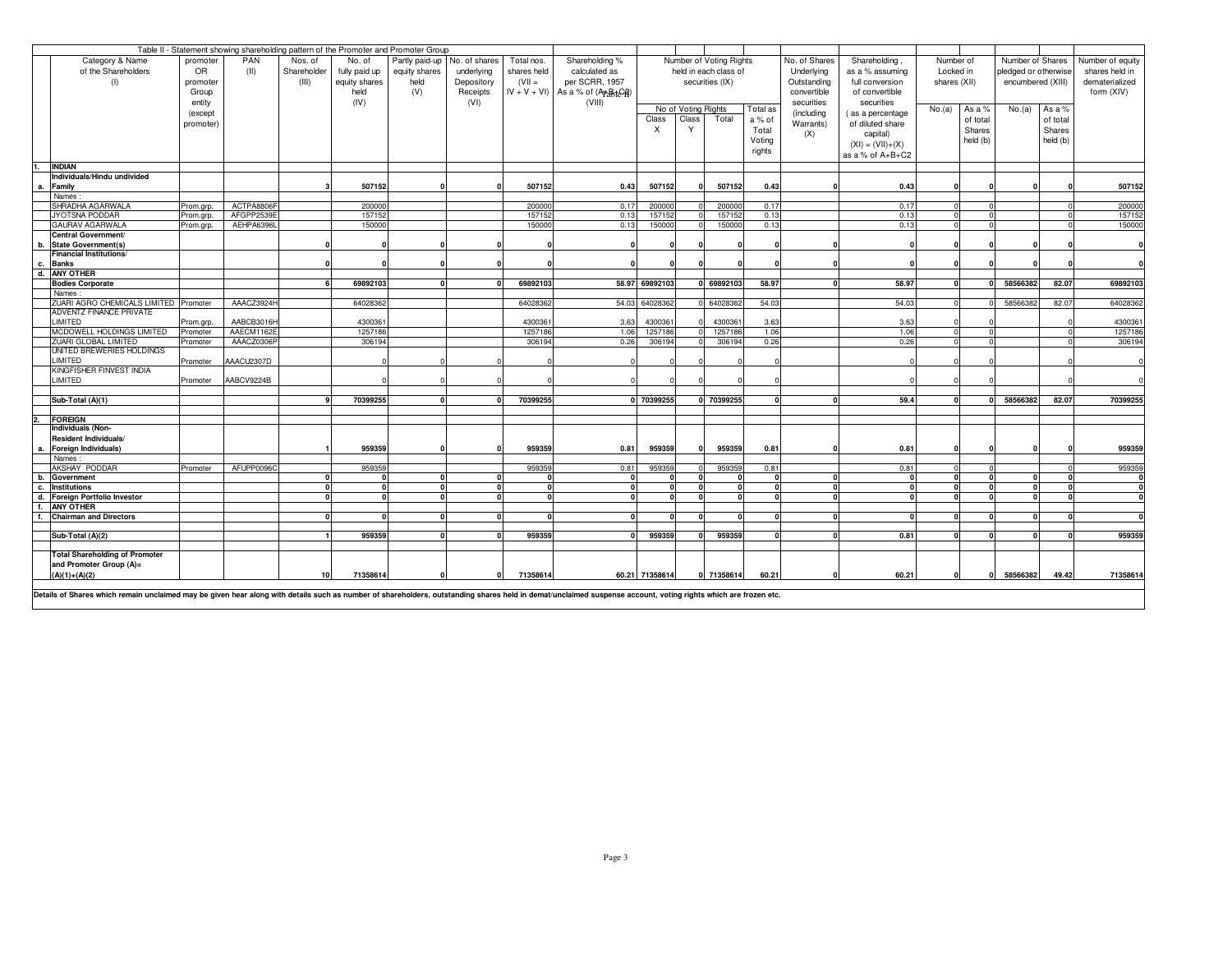|    |                                                                                                                                                                                                                |            |                        |               | Table III - Statement showing shareholding pattern of the Public shareholder |               |               |                      |                |                     |                                                                      |          |               |                           |              |          |                      |                   |                         |
|----|----------------------------------------------------------------------------------------------------------------------------------------------------------------------------------------------------------------|------------|------------------------|---------------|------------------------------------------------------------------------------|---------------|---------------|----------------------|----------------|---------------------|----------------------------------------------------------------------|----------|---------------|---------------------------|--------------|----------|----------------------|-------------------|-------------------------|
|    | Category & Name                                                                                                                                                                                                | PAN        | Nos. of                | No. of        | Partly paid-up                                                               | No. of shares | Total nos.    | Shareholding %       |                |                     | Table III Number of Voting Rights<br>Table III held in each class of |          | No. of Shares | <b>Total Shareholding</b> | Number of    |          | Number of Shares     |                   | Number of equity        |
|    | of the Shareholders                                                                                                                                                                                            | (II)       | Shareholder            | fully paid up | equity shares                                                                | underlying    | shares held   | calculated as        |                |                     |                                                                      |          | Underlying    | as a % assuming           | Locked in    |          | pledged or otherwise |                   | shares held in          |
|    | (1)                                                                                                                                                                                                            |            | (III)                  | equity shares | held                                                                         | Depository    | $(VII =$      | per SCRR, 1957       |                |                     | securities IX)                                                       |          | Outstanding   | full conversion           | shares (XII) |          |                      | encumbered (XIII) | dematerialized          |
|    |                                                                                                                                                                                                                |            |                        | held          | (V)                                                                          | Receipts      | $IV + V + VI$ | As a % of $(A+B+C2)$ |                |                     |                                                                      |          | convertible   | of convertible            |              |          |                      |                   | form (XIV)              |
|    |                                                                                                                                                                                                                |            |                        | (IV)          |                                                                              | (VI)          |               | (VIII)               |                |                     |                                                                      |          | securities    | securities                | No.(a)       | As a %   | No.(a)               | As a %            |                         |
|    |                                                                                                                                                                                                                |            |                        |               |                                                                              |               |               |                      |                | No of Voting Rights |                                                                      | Total as | (including    | as a percentage           |              | of total | Not applic           | of total          |                         |
|    |                                                                                                                                                                                                                |            |                        |               |                                                                              |               |               |                      | Class          | Class               | Total                                                                | a % of   | Warrants)     | of diluted share          |              | Shares   | able)                | Shares            |                         |
|    |                                                                                                                                                                                                                |            |                        |               |                                                                              |               |               |                      | X              | Y                   |                                                                      | Total    | (X)           | capital)                  |              | held (b) |                      | held              |                         |
|    |                                                                                                                                                                                                                |            |                        |               |                                                                              |               |               |                      |                |                     |                                                                      | Voting   |               | (XI)                      |              |          |                      | (Not appli        |                         |
|    |                                                                                                                                                                                                                |            |                        |               |                                                                              |               |               |                      |                |                     |                                                                      | rights   |               |                           |              |          |                      | cable) (b)        |                         |
|    | <b>INSTITUTIONS</b>                                                                                                                                                                                            |            |                        |               |                                                                              |               |               |                      |                |                     |                                                                      |          |               |                           |              |          |                      |                   |                         |
| а. | Mutual Funds/                                                                                                                                                                                                  |            |                        | 10000         |                                                                              |               | 10000         | 0.01                 | 10000          |                     | 10000                                                                | 0.01     | $\mathbf{0}$  | 0.01                      | $\mathbf{0}$ |          | <b>NA</b>            |                   | 10000                   |
| b. | <b>Venture Capital Funds</b>                                                                                                                                                                                   |            |                        |               |                                                                              |               |               |                      |                |                     |                                                                      |          |               |                           |              |          | <b>NA</b>            |                   | 0                       |
| с. | <b>Alternate Investment Funds</b>                                                                                                                                                                              |            |                        |               |                                                                              |               |               |                      |                |                     |                                                                      |          |               |                           |              |          | <b>NA</b>            |                   | $\overline{\mathbf{0}}$ |
|    | Foreign Venture                                                                                                                                                                                                |            |                        |               |                                                                              |               |               |                      |                |                     |                                                                      |          |               |                           |              |          |                      |                   |                         |
| d. | <b>Capital Investors</b>                                                                                                                                                                                       |            |                        |               |                                                                              |               |               |                      |                |                     |                                                                      |          |               |                           |              |          | NA                   |                   | $\mathbf 0$             |
|    | Foreign Portfolio                                                                                                                                                                                              |            |                        |               |                                                                              |               |               |                      |                |                     |                                                                      |          |               |                           |              |          |                      |                   |                         |
| е. | <b>Investor (Corporate)</b>                                                                                                                                                                                    |            | 17                     | 2078241       |                                                                              |               | 207824        | 1.75                 | 2078241        |                     | 2078241                                                              | 1.75     |               | 1.75                      |              |          | NA                   |                   | 2078241                 |
| е. | <b>NRI - Repat-Minor</b>                                                                                                                                                                                       |            |                        |               |                                                                              |               |               | $\mathbf{a}$         |                |                     |                                                                      | $\Omega$ |               |                           | $\Omega$     |          | <b>NA</b>            |                   | $\overline{\mathbf{0}}$ |
|    | Financial Institutions/                                                                                                                                                                                        |            |                        |               |                                                                              |               |               |                      |                |                     |                                                                      |          |               |                           |              |          |                      |                   |                         |
|    | <b>Banks</b>                                                                                                                                                                                                   |            | 245                    | 216984        |                                                                              |               | 216984        | 0.18                 | 216984         |                     | 216984                                                               | 0.18     |               | 0.18                      |              |          | N/                   |                   | 853                     |
| g. | <b>Insurance Companies</b>                                                                                                                                                                                     |            |                        | 400           |                                                                              |               | 400           | $\overline{0}$       | 400            |                     | 400                                                                  |          | $\Omega$      |                           |              |          | <b>NA</b>            |                   | $\overline{\mathbf{0}}$ |
|    | <b>Provident Funds/</b>                                                                                                                                                                                        |            |                        |               |                                                                              |               |               |                      |                |                     |                                                                      |          |               |                           |              |          |                      |                   |                         |
| h. | <b>Pension Funds</b>                                                                                                                                                                                           |            |                        |               |                                                                              |               |               |                      |                |                     |                                                                      |          |               |                           |              |          | N/                   |                   | $\mathbf{0}$            |
| L. | <b>ANY OTHER</b><br><b>Market Maker</b>                                                                                                                                                                        |            |                        |               |                                                                              |               |               |                      |                |                     |                                                                      |          |               |                           |              |          | <b>NA</b>            |                   | $\overline{\mathbf{0}}$ |
| L. |                                                                                                                                                                                                                |            |                        |               |                                                                              |               |               |                      |                |                     |                                                                      |          |               |                           |              |          |                      |                   |                         |
|    | Sub-Total (B)(1)                                                                                                                                                                                               |            | 264                    | 2305625       |                                                                              |               | 230562        |                      | 1.95 2305625   |                     | 2305625                                                              | 1.95     |               | 1.95                      |              |          |                      |                   | 2089094                 |
|    |                                                                                                                                                                                                                |            |                        |               |                                                                              |               |               |                      |                |                     |                                                                      |          |               |                           |              |          |                      |                   |                         |
|    | Central Government/                                                                                                                                                                                            |            |                        |               |                                                                              |               |               |                      |                |                     |                                                                      |          |               |                           |              |          |                      |                   |                         |
|    | State Government(s)/                                                                                                                                                                                           |            |                        |               |                                                                              |               |               |                      |                |                     |                                                                      |          |               |                           |              |          |                      |                   |                         |
|    | 2 a. President of India                                                                                                                                                                                        |            |                        | 1051939       |                                                                              |               | 1051939       | 0.89                 | 1051939        |                     | 1051939                                                              | 0.89     |               | 0.89                      |              |          | <b>NA</b>            |                   | 1050489                 |
|    |                                                                                                                                                                                                                |            |                        |               |                                                                              |               |               |                      |                |                     |                                                                      |          |               |                           |              |          |                      |                   |                         |
|    | Sub-Total (B)(2)                                                                                                                                                                                               |            |                        | 1051939       |                                                                              |               | 1051939       | 0.89                 | 1051939        | ΩI                  | 1051939                                                              | 0.89     |               | 0.89                      |              | $\Omega$ |                      |                   | 1050489                 |
|    |                                                                                                                                                                                                                |            |                        |               |                                                                              |               |               |                      |                |                     |                                                                      |          |               |                           |              |          |                      |                   |                         |
|    | <b>NON-INSTITUTIONS</b>                                                                                                                                                                                        |            |                        |               |                                                                              |               |               |                      |                |                     |                                                                      |          |               |                           |              |          |                      |                   |                         |
| а. | <b>INDIVIDUALS -</b>                                                                                                                                                                                           |            |                        |               |                                                                              |               |               |                      |                |                     |                                                                      |          |               |                           |              |          |                      |                   |                         |
|    | Individual shareholders                                                                                                                                                                                        |            |                        |               |                                                                              |               |               |                      |                |                     |                                                                      |          |               |                           |              |          |                      |                   |                         |
|    | holding nominal share capital<br>up to Rs. 2 lakhs.                                                                                                                                                            |            | 66401                  | 24554030      |                                                                              |               | 24554030      | 20.72                | 24554030       |                     | 0 24554030                                                           | 20.72    |               | 20.72                     | 4000         | 0.01     | <b>NA</b>            |                   | 22197410                |
|    | I. Individual shareholders                                                                                                                                                                                     |            |                        |               |                                                                              |               |               |                      |                |                     |                                                                      |          | $\mathbf{0}$  |                           |              |          |                      |                   |                         |
|    | holding nominal share capital                                                                                                                                                                                  |            |                        |               |                                                                              |               |               |                      |                |                     |                                                                      |          |               |                           |              |          |                      |                   |                         |
|    | n excess of Rs. 2 lakhs.                                                                                                                                                                                       |            | 138                    | 9373634       |                                                                              |               | 9373634       | 7.91                 | 9373634        |                     | 9373634                                                              | 7.91     |               | 7.91                      |              |          | <b>NA</b>            |                   | 9299432                 |
|    | Names :                                                                                                                                                                                                        |            |                        |               |                                                                              |               |               |                      |                |                     |                                                                      |          |               |                           |              |          |                      |                   |                         |
|    | <b>DOLLY KHANNA</b>                                                                                                                                                                                            | ADOPD7812J |                        | 168889        |                                                                              |               | 168889        | 1.43                 | 168889         |                     | 168889                                                               | 1.43     |               | 1.43                      |              |          |                      |                   | 1688896                 |
|    | <b>NBFCs registered</b>                                                                                                                                                                                        |            |                        |               |                                                                              |               |               |                      |                |                     |                                                                      |          |               |                           |              |          |                      |                   |                         |
| b. | with RBI                                                                                                                                                                                                       |            |                        |               |                                                                              |               |               |                      |                |                     |                                                                      |          |               |                           |              |          | N/                   |                   | 0                       |
| с. | <b>Employee Trusts</b>                                                                                                                                                                                         |            |                        |               |                                                                              |               | $\mathbf{0}$  | $\Omega$             |                |                     |                                                                      | $\Omega$ | $\mathbf{0}$  | $\Omega$                  |              |          | <b>NA</b>            |                   | $\overline{\mathbf{0}}$ |
|    | Overseas Depositories                                                                                                                                                                                          |            |                        |               |                                                                              |               |               |                      |                |                     |                                                                      |          |               |                           |              |          |                      |                   |                         |
|    | (holding DRs)                                                                                                                                                                                                  |            |                        |               |                                                                              |               |               |                      |                |                     |                                                                      |          |               |                           |              |          |                      |                   |                         |
| d. | (balancing figure)                                                                                                                                                                                             |            |                        |               |                                                                              |               |               | $\mathbf{r}$         |                |                     |                                                                      |          |               |                           |              |          | <b>NA</b>            |                   | $\mathbf 0$             |
| e. | <b>ANY OTHER</b>                                                                                                                                                                                               |            | 402                    | 4762200       |                                                                              |               | 4762200       | 4.02                 | 4762200        |                     | 4762200                                                              | 4.02     | $\mathbf{0}$  | 4.02                      |              | $\Omega$ | <b>NA</b>            |                   | 4687960                 |
|    | <b>BODIES CORPORATE</b><br><b>Clearing Members</b>                                                                                                                                                             |            | 85                     | 246205        |                                                                              |               | 246205        | 0.21                 | 246205         |                     | 246205                                                               | 0.21     | $\mathbf{0}$  | 0.21                      | $\Omega$     | $\Omega$ | <b>NA</b>            |                   | 246205                  |
|    | HINDU UNDIVIDED FAMILIES                                                                                                                                                                                       |            | 1003                   | 1424961       |                                                                              |               | 1424961       | 1.2                  | 1424961        |                     | 1424961                                                              | 1.2      | $\mathbf{0}$  | 1.2                       |              | 0        | <b>NA</b>            |                   | 1424961                 |
|    | <b>IEPF</b>                                                                                                                                                                                                    |            |                        | 2620578       |                                                                              |               | 262057        | 2.21                 | 2620578        |                     | 2620578                                                              | 2.21     | $\Omega$      | 2.21                      |              |          | <b>NA</b>            |                   | 2620578                 |
|    | Names                                                                                                                                                                                                          |            |                        |               |                                                                              |               |               |                      |                |                     |                                                                      |          |               |                           |              |          |                      |                   |                         |
|    |                                                                                                                                                                                                                |            |                        |               |                                                                              |               |               |                      |                |                     |                                                                      |          |               |                           |              |          |                      |                   |                         |
|    | INVESTOR EDUCATION AND                                                                                                                                                                                         |            |                        |               |                                                                              |               |               |                      |                |                     |                                                                      |          |               |                           |              |          |                      |                   |                         |
|    | PROTECTION FUND AUTHORITY                                                                                                                                                                                      |            |                        |               |                                                                              |               |               |                      |                |                     |                                                                      |          |               |                           |              |          |                      |                   |                         |
|    | MINISTRY OF CORPORATE AFFAIRS                                                                                                                                                                                  |            |                        | 2620578       |                                                                              |               | 262057        | 2.21                 | 2620578        |                     | 262057                                                               | 2.21     |               | 2.21                      |              |          |                      |                   | 2620578                 |
|    | NRI - Non- Repat                                                                                                                                                                                               |            | 208                    | 228048        |                                                                              |               | 228048        | 0.19                 | 228048         | $\mathbf{0}$        | 228048                                                               | 0.19     | $\mathbf{0}$  | 0.19                      |              | 0        | <b>NA</b>            |                   | 228048                  |
|    | NRI – Repat                                                                                                                                                                                                    |            | 312                    | 588628        |                                                                              |               | 588628        | 0.5                  | 588628         | $\Omega$            | 588628                                                               | 0.5      | $\mathbf{0}$  | 0.5                       |              | $\Omega$ | <b>NA</b>            |                   | 588278                  |
|    | <b>OTHERS</b>                                                                                                                                                                                                  |            |                        | 50            |                                                                              |               | 50            | $\mathbf{0}$         | 50             | $\Omega$            | 50                                                                   | - 0      | $\Omega$      | $\mathbf 0$               | $\Omega$     | - 0      | <b>NA</b>            |                   | $\overline{\mathbf{0}}$ |
|    | <b>TRUSTS</b>                                                                                                                                                                                                  |            | $\boldsymbol{\Lambda}$ | 638           | $\mathbf{r}$                                                                 |               | 638           | $\mathbf{0}$         | 638            | ΩI                  | 638                                                                  | $\Omega$ | $\mathbf{0}$  | $\Omega$                  |              | - 0      | <b>NA</b>            |                   | 638                     |
|    | Sub-Total (B)(3)                                                                                                                                                                                               |            | 68555                  | 43798972      |                                                                              |               | 43798972      |                      | 36.96 43798972 |                     | 0 43798972                                                           | 36.96    |               | 36.96                     | 4000         | 0.01     |                      |                   | 41293510                |
|    |                                                                                                                                                                                                                |            |                        |               |                                                                              |               |               |                      |                |                     |                                                                      |          |               |                           |              |          |                      |                   |                         |
|    | <b>Total Public Shareholding</b>                                                                                                                                                                               |            |                        |               |                                                                              |               |               |                      |                |                     |                                                                      |          |               |                           |              |          |                      |                   |                         |
|    | $(B)=(B)(1)+(B)(2)+(B)(3)$                                                                                                                                                                                     |            | 68827                  | 47156536      |                                                                              |               | 47156536      | 39.79                | 47156536       |                     | 47156536                                                             | 39.79    | Û             | 39.79                     | 4000         |          |                      |                   | 44433093                |
|    |                                                                                                                                                                                                                |            |                        |               |                                                                              |               |               |                      |                |                     |                                                                      |          |               |                           |              |          |                      |                   |                         |
|    | Details of the shareholders acting as persons in Concert including their Shareholding (No. and %):                                                                                                             |            |                        |               |                                                                              |               |               |                      |                |                     |                                                                      |          |               |                           |              |          |                      |                   |                         |
|    |                                                                                                                                                                                                                |            |                        |               |                                                                              |               |               |                      |                |                     |                                                                      |          |               |                           |              |          |                      |                   |                         |
|    | Details of Shares which remain unclaimed may be given hear along with details such as number of shareholders, outstanding shares held in demat/unclaimed suspense account, voting rights which are frozen etc. |            |                        |               |                                                                              |               |               |                      |                |                     |                                                                      |          |               |                           |              |          |                      |                   |                         |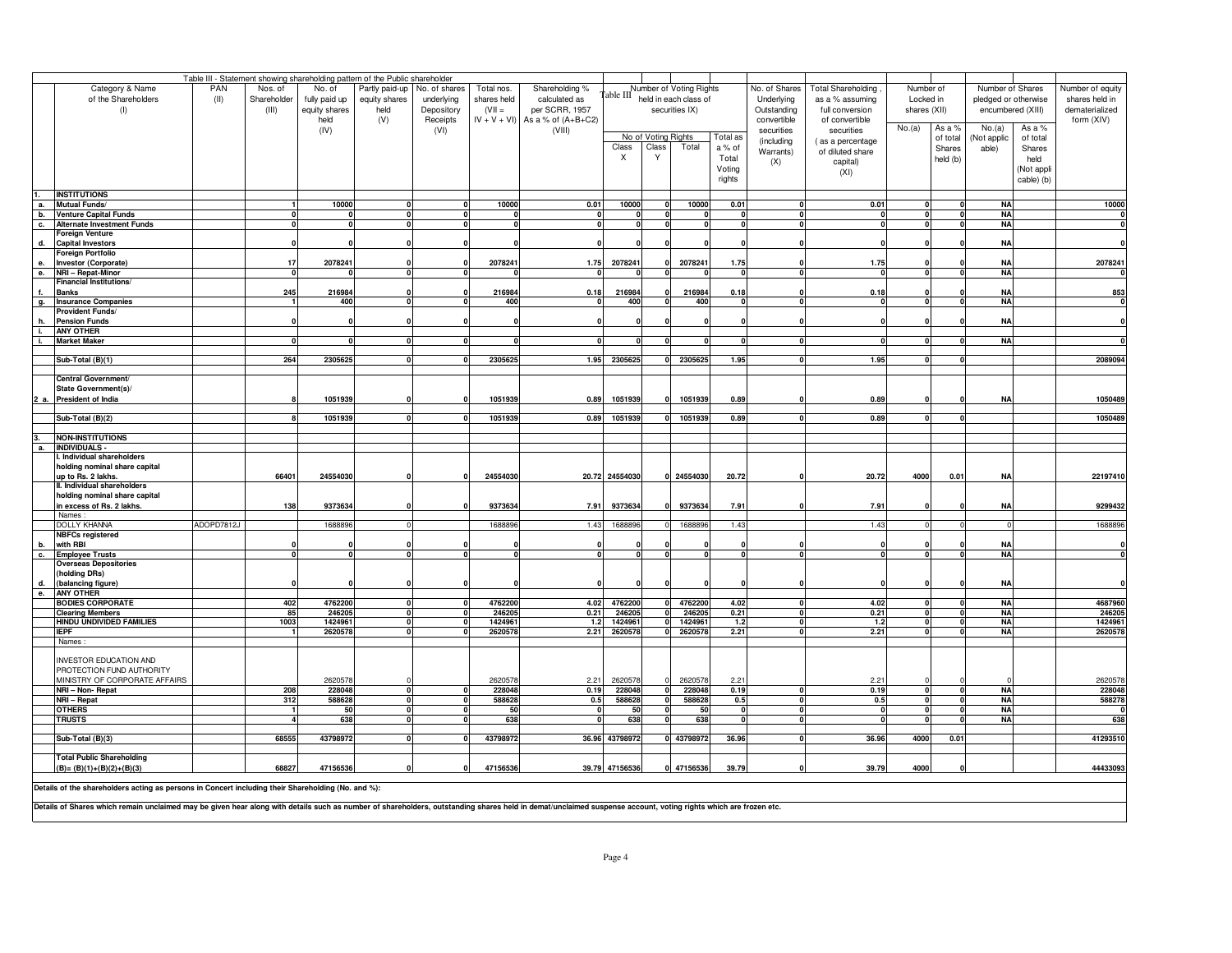## Table IV

|                                |      |             |               | Table IV - Statement showing shareholding pattern of the Non Promoter- Non Public shareholder |            |             |                                      |       |                         |                 |                              |               |                     |              |          |             |                      |                  |
|--------------------------------|------|-------------|---------------|-----------------------------------------------------------------------------------------------|------------|-------------|--------------------------------------|-------|-------------------------|-----------------|------------------------------|---------------|---------------------|--------------|----------|-------------|----------------------|------------------|
| Category & Name                | PAN  | Nos. of     | No. of        | Partly paid-up No. of shares                                                                  |            | Total nos.  | Shareholding %                       |       | Number of Voting Rights |                 |                              | No. of Shares | Total Shareholding, | Number of    |          |             | Number of Shares     | Number of equity |
| of the Shareholders            | (II) | Shareholder | fully paid up | equity shares                                                                                 | underlying | shares held | calculated as                        |       | held in each class of   |                 |                              | Underlying    | as a % assuming     | Locked in    |          |             | pledged or otherwise | shares held in   |
| (1)                            |      | (III)       | equity shares | held                                                                                          | Depository | $(VII =$    | per SCRR, 1957                       |       |                         | securities (IX) |                              | Outstanding   | full conversion     | shares (XII) |          |             | encumbered (XIII)    | dematerialized   |
|                                |      |             | held          | (V)                                                                                           | Receipts   |             | $IV + V + VI$ ) As a % of $(A+B+C2)$ |       |                         |                 |                              | convertible   | of convertible      |              |          |             |                      | form (XIV)       |
|                                |      |             | (IV)          |                                                                                               | (VI)       |             | (VIII)                               |       |                         |                 | No of Voting Rights Total as | securities    | securities          | No.(a)       | As a %   | No.(a)      | As a %               | (Not applicable) |
|                                |      |             |               |                                                                                               |            |             |                                      | Class |                         |                 | Class Total a % of           | (including    | (as a percentage    |              | of total | (Not applic | of total             |                  |
|                                |      |             |               |                                                                                               |            |             |                                      |       |                         |                 | Total                        | Warrants)     | of diluted share    |              | Shares   | able)       | Shares held          |                  |
|                                |      |             |               |                                                                                               |            |             |                                      |       |                         |                 | Voting                       | (X)           | capital)            |              | held (b) |             | (Not appli           |                  |
|                                |      |             |               |                                                                                               |            |             |                                      |       |                         |                 | rights                       |               | (XI)                |              |          |             | cable) (b)           |                  |
| <b>Custodian - ADRs</b>        |      |             |               |                                                                                               |            |             |                                      |       |                         |                 |                              |               |                     |              |          | <b>NA</b>   |                      |                  |
| <b>Custodian - GDRs</b>        |      |             |               |                                                                                               |            |             |                                      |       |                         |                 |                              |               |                     |              |          | <b>NA</b>   |                      |                  |
| Custodian - Public             |      |             |               |                                                                                               |            |             |                                      |       |                         |                 |                              |               |                     |              |          | <b>NA</b>   |                      |                  |
| <b>Custodian - SDRs</b>        |      |             |               |                                                                                               |            |             |                                      |       |                         |                 |                              |               |                     |              |          | <b>NA</b>   |                      |                  |
| <b>Employee Benefit Trust</b>  |      |             |               |                                                                                               |            |             |                                      |       |                         |                 |                              |               |                     |              |          |             |                      |                  |
| (under SEBI (Share based       |      |             |               |                                                                                               |            |             |                                      |       |                         |                 |                              |               |                     |              |          |             |                      |                  |
| <b>Employee Benefit)</b>       |      |             |               |                                                                                               |            |             |                                      |       |                         |                 |                              |               |                     |              |          |             |                      |                  |
| 2. Regulations, 2014)          |      |             |               |                                                                                               |            |             |                                      |       |                         |                 |                              |               |                     |              |          | <b>NA</b>   |                      |                  |
| <b>Total Non-Promoter- Non</b> |      |             |               |                                                                                               |            |             |                                      |       |                         |                 |                              |               |                     |              |          |             |                      |                  |
| Public Shareholding (C)=       |      |             |               |                                                                                               |            |             |                                      |       |                         |                 |                              |               |                     |              |          |             |                      |                  |
| $(C)(1)+(C)(2)$                |      |             |               |                                                                                               |            |             |                                      |       |                         |                 |                              |               |                     |              |          |             |                      |                  |